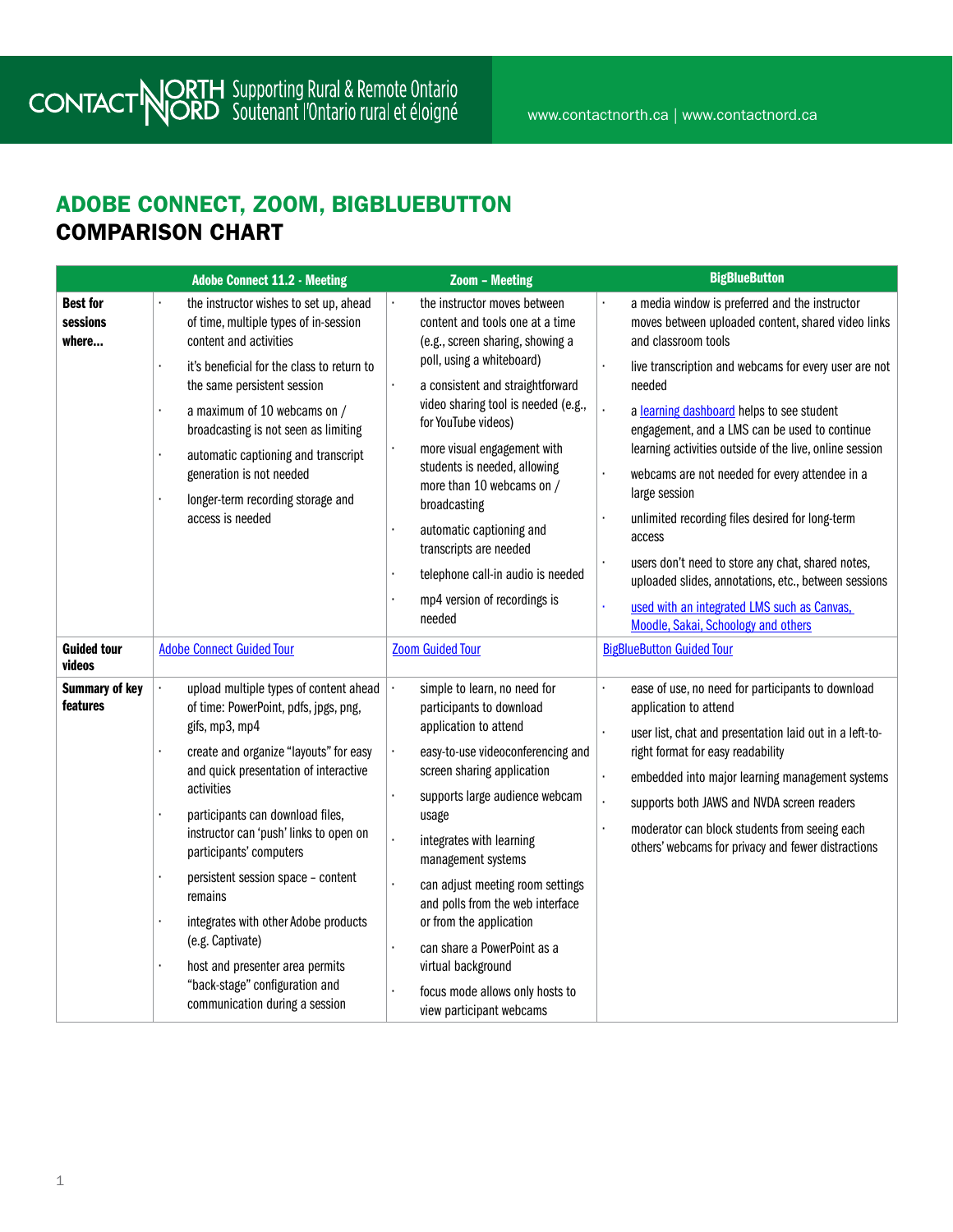www.contactnorth.ca | www.contactnord.ca

|                               |                | <b>Adobe Connect 11.2 - Meeting</b>                                                                                                                                                                                                                                                                                                                                      |                                | <b>Zoom - Meeting</b>                                                                                                                                                                                                                                                                                          | <b>BigBlueButton</b>                                                                                                                                                                                                                                                                                                                                                                                                                                                                                                                                                                                |
|-------------------------------|----------------|--------------------------------------------------------------------------------------------------------------------------------------------------------------------------------------------------------------------------------------------------------------------------------------------------------------------------------------------------------------------------|--------------------------------|----------------------------------------------------------------------------------------------------------------------------------------------------------------------------------------------------------------------------------------------------------------------------------------------------------------|-----------------------------------------------------------------------------------------------------------------------------------------------------------------------------------------------------------------------------------------------------------------------------------------------------------------------------------------------------------------------------------------------------------------------------------------------------------------------------------------------------------------------------------------------------------------------------------------------------|
| <b>Strengths</b>              |                | manage access and entry settings to<br>control who enters the session, putting<br>the session on hold<br>e-Learning and other content can be<br>uploaded ahead of session<br>various room layouts can be populated<br>and saved for use within a session<br>content and layout can be modified<br>behind the scenes during a session<br>content remains between sessions | ٠<br>$\blacksquare$<br>٠<br>¥, | security features (waiting room<br>and password protection) enabled<br>by default<br>excellent functionality for large<br>group virtual meetings (e.g. >20)<br>easy to login, especially for first-<br>time users<br>works with all browsers<br>easy for participants to screen<br>share                       | low, medium- and high-resolution video options<br>video links shareable within the main presentation<br>moderator can manage all or individual users<br>presentations can be uploaded in the beginning of<br>the class; pdf recommended, also PowerPoint and<br>Word<br>seamless mobile browser version, with no app to<br>install<br>students can still access the main room during<br>breakout rooms<br>shared notes section for easy collaboration and<br>exporting                                                                                                                              |
| <b>Considerations</b>         |                | somewhat complex to learn<br>may have more design features than<br>needed<br>browser compatibility issues<br>requires third-party audio conferencing<br>for call-in audio<br>very dependent on Internet bandwidth<br>for video/webcam display                                                                                                                            | ò.<br>٠                        | cannot upload content ahead of<br>time - can only screen share live<br>recording file sizes are very large;<br>limited recording storage at<br>Contact North   Contact Nord<br>file sharing done through chat<br>message rather than stand-alone<br>feature<br>content doesn't remain once<br>session is ended | subject to browser version specifics as no<br>downloaded application<br>more tool features may be desired (e.g., annotation<br>during screenshare)<br>need to allow time to join audio in session entry, into<br>breakout room, and returning from breakout room to<br>the main room<br>multiple moderators but only one presenter (most<br>tasks) at a time<br>content does not remain once session ended<br>no specific whiteboard tool, blank slides or<br>document need to be uploaded<br>presenter can enable presentation files for download<br>by viewers of the live conference at any time |
| <b>Desktop</b><br>application |                | recommended for all roles to access<br>full tools and functionality                                                                                                                                                                                                                                                                                                      |                                | use the Zoom Desktop Client<br>in Windows or Mac for full<br>functionality<br>limited functionality in Chrome OS                                                                                                                                                                                               | no app to install; the same client runs on desktop,<br>laptop, Chromebook                                                                                                                                                                                                                                                                                                                                                                                                                                                                                                                           |
| <b>Browser</b>                | $\blacksquare$ | browser option can be used if one's<br>computer does not allow download of<br>the desktop application<br>Linux and Chromebook operating<br>systems must use browser version<br>participants cannot be asked to screen<br>share from the browser option                                                                                                                   | ٠<br>٠                         | possible to attend from a browser<br>using Zoom Web Client, but with<br>limited functionality<br>default option is to launch the<br>meeting application<br>the Zoom web portal is used for<br>profile and meeting settings; it<br>can also be used to schedule, view<br>and edit meetings                      | Internet Explorer and legacy Edge browsers<br>unsupported<br>desktop/laptop: Chrome, Firefox or Edge (latest<br>versions)<br>Mobile iOS (12.2+): Safari Mobile<br>Mobile Android (6.0+): Chrome Mobile                                                                                                                                                                                                                                                                                                                                                                                              |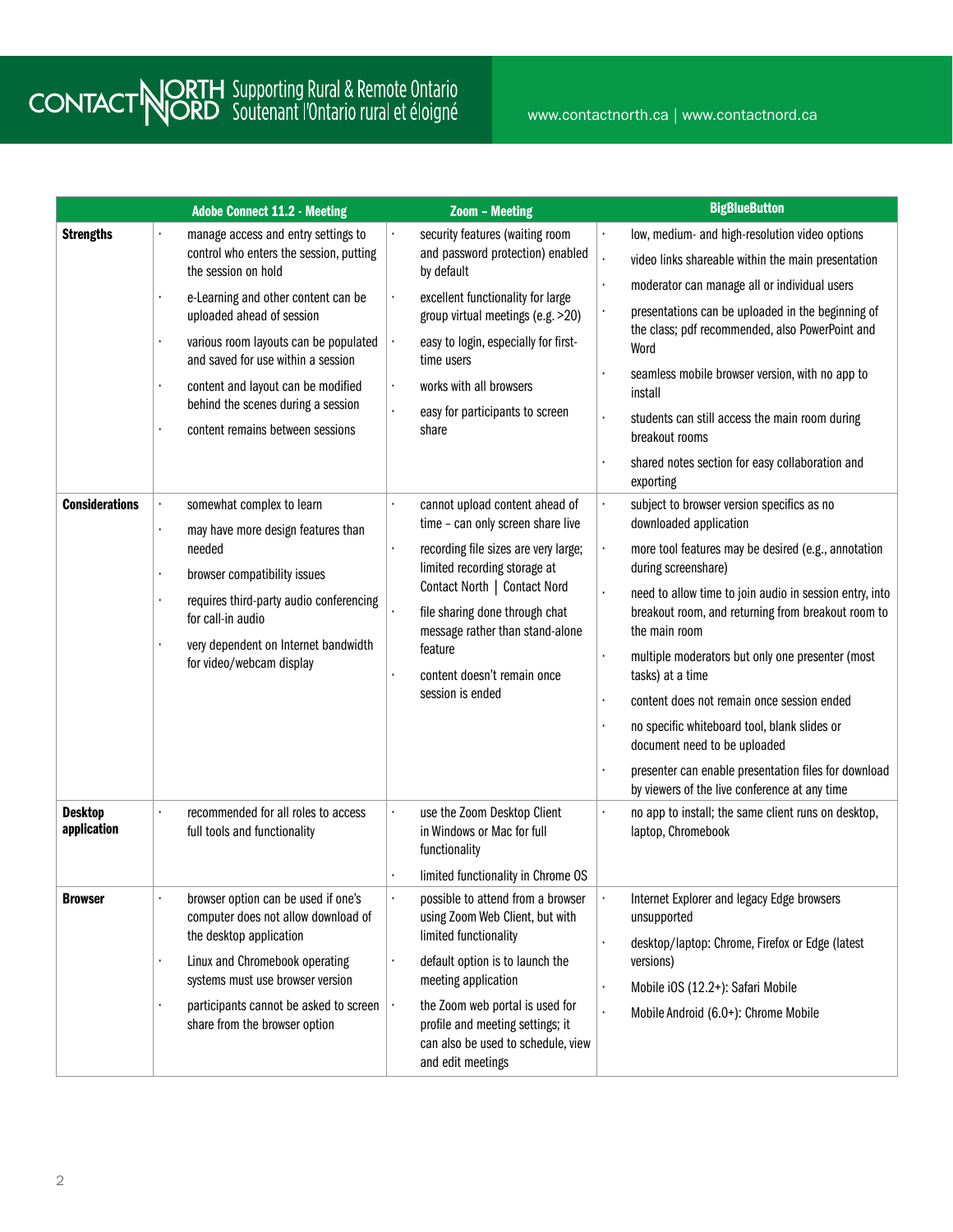|                                                             |                | <b>Adobe Connect 11.2 - Meeting</b>                                                                                                                                                                                                          |                | <b>Zoom - Meeting</b>                                                                                                                                                                                                                       | <b>BigBlueButton</b>                                                                                                                                                                                                                                                                                                                                                 |
|-------------------------------------------------------------|----------------|----------------------------------------------------------------------------------------------------------------------------------------------------------------------------------------------------------------------------------------------|----------------|---------------------------------------------------------------------------------------------------------------------------------------------------------------------------------------------------------------------------------------------|----------------------------------------------------------------------------------------------------------------------------------------------------------------------------------------------------------------------------------------------------------------------------------------------------------------------------------------------------------------------|
| <b>Mobile</b><br>application                                |                | currently mobile devices join from a<br>mobile browser                                                                                                                                                                                       |                | mobile app provides good<br>functionality                                                                                                                                                                                                   | runs within the default Chrome browser (no app to<br>install) on Android 6.0+                                                                                                                                                                                                                                                                                        |
|                                                             |                | mobile users have increased<br>interaction with file downloads, web<br>link launching, and tapping pasted<br>links                                                                                                                           | ٠              | some features not available (e.g.<br>remote control, local recording)                                                                                                                                                                       | runs within the default Safari Mobile browser (no<br>app to install) on iOS 12.2+                                                                                                                                                                                                                                                                                    |
| <b>Number of</b><br>participants                            |                | subject to licence type                                                                                                                                                                                                                      | ×.             | 300 - subject to licence type                                                                                                                                                                                                               | up to 100                                                                                                                                                                                                                                                                                                                                                            |
| <b>Number of</b><br>simultaneous<br>webcams<br>broadcasting | $\cdot$        | recommended maximum 10-12<br>broadcasting webcams for the entire<br>session including breakout rooms<br>Grid view; Filmstrip view for less<br>bandwidth draw<br>scalable webcam display size<br>no background or blurring tools<br>available | ¥.<br>×,<br>ò. | unlimited; up to 49 webcam views<br>per page in gallery view and can<br>scroll through pages<br>webcam background and blurring<br>tools available for privacy<br>compatible with in-session<br>American Sign Language ASL<br>interpretation | the number of attendees times the number of<br>broadcasting webcams should be 200 or less; 20<br>attendees should not broadcast more than 10<br>webcams at a time.<br>webcams can be shown via screen sharing as a<br>workaround<br>no background or blurring tools available (future)<br>webcam image can be moved around the content for<br>each user's preference |
| <b>Calendar</b><br>integration                              |                | Microsoft Outlook                                                                                                                                                                                                                            | ä,             | Google Calendar, Microsoft<br>Outlook, Yahoo                                                                                                                                                                                                | N/A                                                                                                                                                                                                                                                                                                                                                                  |
| <b>Dial-in audio</b>                                        | à.             | third party only                                                                                                                                                                                                                             | $\blacksquare$ | integrated option - not toll-free                                                                                                                                                                                                           | integrated                                                                                                                                                                                                                                                                                                                                                           |
| <b>Session</b><br>recording<br>(format)                     | $\blacksquare$ | record to Contact North<br>Contact Nord server and access via<br>portal or link<br>optional recording reminder<br>currently cannot be downloaded and<br>converted to mp4                                                                     | ä,<br>ò.<br>٠  | record locally (mp4) or to the<br>cloud and access via link<br>automatically record meeting<br>setting<br>participants can record locally<br>(with permission and only if the                                                               | record to Contact North   Contact Nord server and<br>access via portal or link<br>able to rename recording title<br>easily change recording visibility from default private<br>to public; option to download to mp4                                                                                                                                                  |
|                                                             |                |                                                                                                                                                                                                                                              |                | host is recording locally)                                                                                                                                                                                                                  | "shared videos" do not show in the recording                                                                                                                                                                                                                                                                                                                         |
| Non-verbal<br><b>interactions</b>                           |                | several status icons available and<br>appear beside participant name in<br>attendee pod                                                                                                                                                      | ¥,             | several reactions available that<br>display on webcam video and<br>beside names in participant panel                                                                                                                                        | several status icons available and appear beside<br>participant name in user list; additional hand-raising<br>icon                                                                                                                                                                                                                                                   |
| In-session chat                                             | $\blacksquare$ | designated chat pods<br>can have multiple chat pods for<br>exercises<br>all roles can customize (colour and<br>text size)<br>control notifications<br>hosts can allow/prevent private chat<br>for participants                               |                | separate chat window can be<br>merged to meeting window<br>host can allow/prevent private<br>chat<br>clickable links in chat<br>can attach files for participants to<br>download                                                            | public and private chat options<br>moderators and students can export chat<br>clickable links in chat<br>moderator can enable/disable private chat between<br>students                                                                                                                                                                                               |
|                                                             |                | clickable links in chat<br>file for download is a separate tool                                                                                                                                                                              |                |                                                                                                                                                                                                                                             |                                                                                                                                                                                                                                                                                                                                                                      |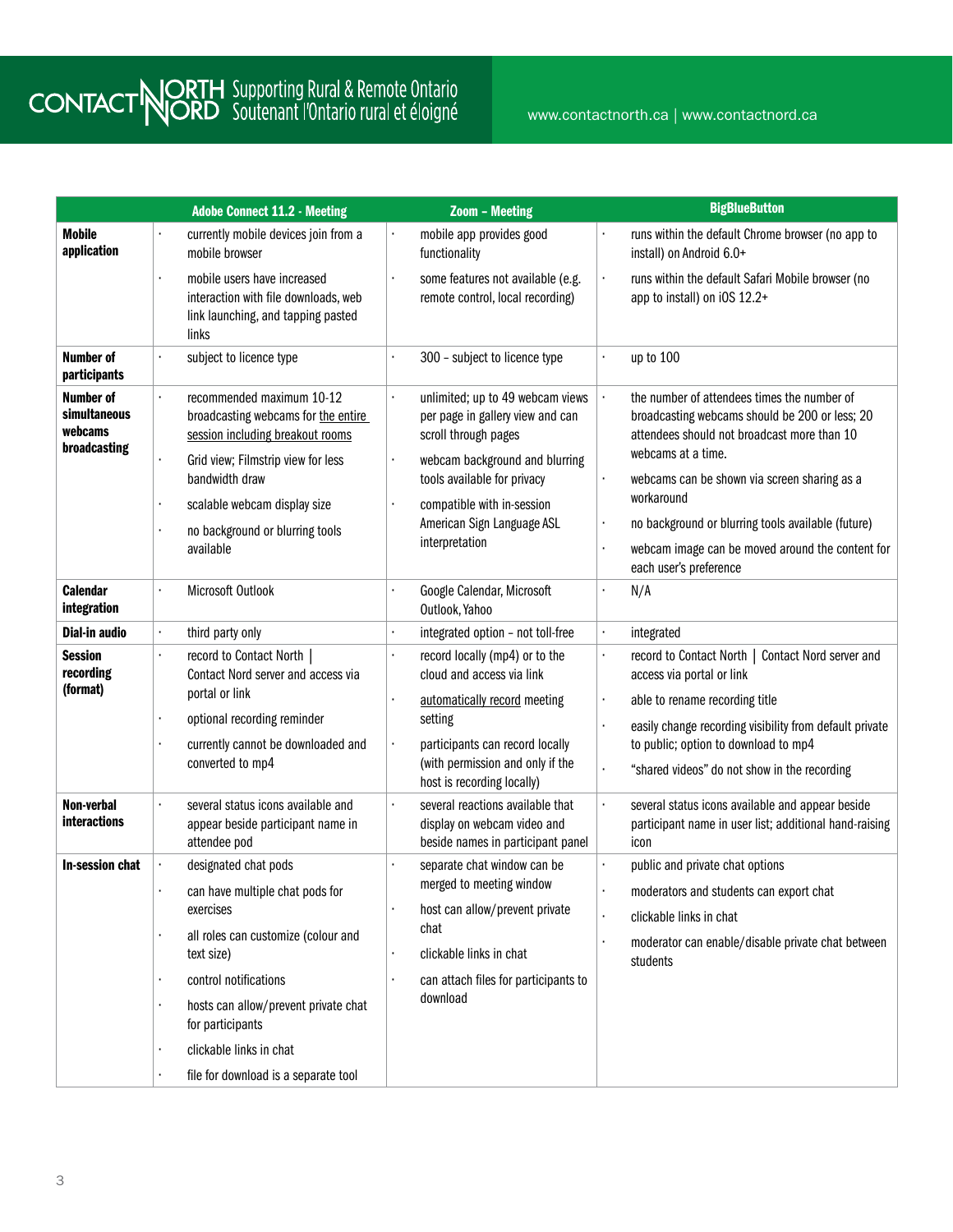|                               | <b>Adobe Connect 11.2 - Meeting</b>                                                                                                                                                                                                                                                                                                                                                                                                                                                                                                                                                                                     | <b>Zoom - Meeting</b>                                                                                                                                                                                                                                                                                                                                                                                                                                         | <b>BigBlueButton</b>                                                                                                                                                                                                                                                                                                                                                                                                                                                                                                                                                                                                                                                     |
|-------------------------------|-------------------------------------------------------------------------------------------------------------------------------------------------------------------------------------------------------------------------------------------------------------------------------------------------------------------------------------------------------------------------------------------------------------------------------------------------------------------------------------------------------------------------------------------------------------------------------------------------------------------------|---------------------------------------------------------------------------------------------------------------------------------------------------------------------------------------------------------------------------------------------------------------------------------------------------------------------------------------------------------------------------------------------------------------------------------------------------------------|--------------------------------------------------------------------------------------------------------------------------------------------------------------------------------------------------------------------------------------------------------------------------------------------------------------------------------------------------------------------------------------------------------------------------------------------------------------------------------------------------------------------------------------------------------------------------------------------------------------------------------------------------------------------------|
| <b>Whiteboard</b>             | multiple whiteboards in share pod and<br>can be created ahead of time<br>all roles can save as png or host can<br>×,<br>email snapshot<br>whiteboards are persistent - can title<br>for easy referral and retrieval                                                                                                                                                                                                                                                                                                                                                                                                     | whiteboard is a share option<br>¥,<br>ä,<br>can save whiteboards as photos<br>can have up to 12 whiteboards<br>ä,<br>per meeting                                                                                                                                                                                                                                                                                                                              | whiteboard needs to be planned ahead as a blank<br>slide or Word document<br>when multi-user whiteboard enabled, all users<br>in the BigBlueButton session can annotate the<br>"whiteboard" simultaneously                                                                                                                                                                                                                                                                                                                                                                                                                                                               |
| Annotating /<br>mark-up tools | all shared content can be annotated<br>$\ddot{\phantom{a}}$<br>host controls participant annotation<br>$\blacksquare$<br>permission (all or individually)<br>cannot see who made which<br>annotation                                                                                                                                                                                                                                                                                                                                                                                                                    | all shared content can be<br>¥,<br>annotated<br>host controls participant<br>×,<br>annotation permissions (all or<br>none)<br>annotation notification to see who<br>made what annotation                                                                                                                                                                                                                                                                      | uploaded slides can be annotated<br>moderator controls participant annotation<br>permission (all or individually)<br>annotations initially show as named<br>no annotation in screen share                                                                                                                                                                                                                                                                                                                                                                                                                                                                                |
| <b>Polls</b>                  | created in in-session poll pod<br>can be created ahead of time and<br>hidden<br>multiple polls can be shown<br>simultaneously<br>can share results with participants                                                                                                                                                                                                                                                                                                                                                                                                                                                    | added in the web portal meeting<br>$\blacksquare$<br>settings (persistent)<br>can be added and edited from<br>within meeting (web portal opens)<br>can share results to participants<br>ò.                                                                                                                                                                                                                                                                    | added and edited in the session<br>one poll at a time<br>can broadcast results to students<br>once broadcasted, results also remain in the chat for<br>the remainder of the session                                                                                                                                                                                                                                                                                                                                                                                                                                                                                      |
| <b>Breakout rooms</b>         | maximum of 20 rooms per session;<br>maximum 200 attendees<br>customize room names<br>$\blacksquare$<br>room can be set up ahead of time,<br>however, cannot assign participants<br>ahead of time<br>content in room: all pages and slides<br>$\blacksquare$<br>of uploaded content will show<br>room activity does not record<br>participants cannot choose room<br>participants cannot record room<br>controls easily accessible via<br>in-session attendee pod<br>host can broadcast text messages to<br>$\blacksquare$<br>all rooms from any room<br>breakout room work can be shown to<br>all back in the main room | ¥,<br>maximum of 50 rooms per<br>session; maximum 200 attendees<br>customize room names<br>ò.<br>host can assign participants to<br>×,<br>breakout room ahead of time<br>content in room: content is not<br>¥,<br>uploaded, however can be screen<br>shared and a whiteboard opened<br>participants can record the room<br>they are in<br>can allow participants to select<br>and enter rooms on their own<br>host can broadcast text message<br>to all rooms | maximum of 24 rooms; maximum 100 attendees<br>$\blacksquare$<br>participants can choose which room to join<br>rooms can be set with a time duration<br>content in room: only one page of uploaded content<br>will show in the room's media window<br>all users enter the breakout rooms with moderator<br>status; the first individual to connect is assigned the<br>presenter role, presenter role can be taken by other<br>room attendees<br>does not have a tool to show completed breakout<br>room content back in the main room<br>students can access the main room while<br>simultaneously being in the breakout room<br>recording breakout rooms is not possible |